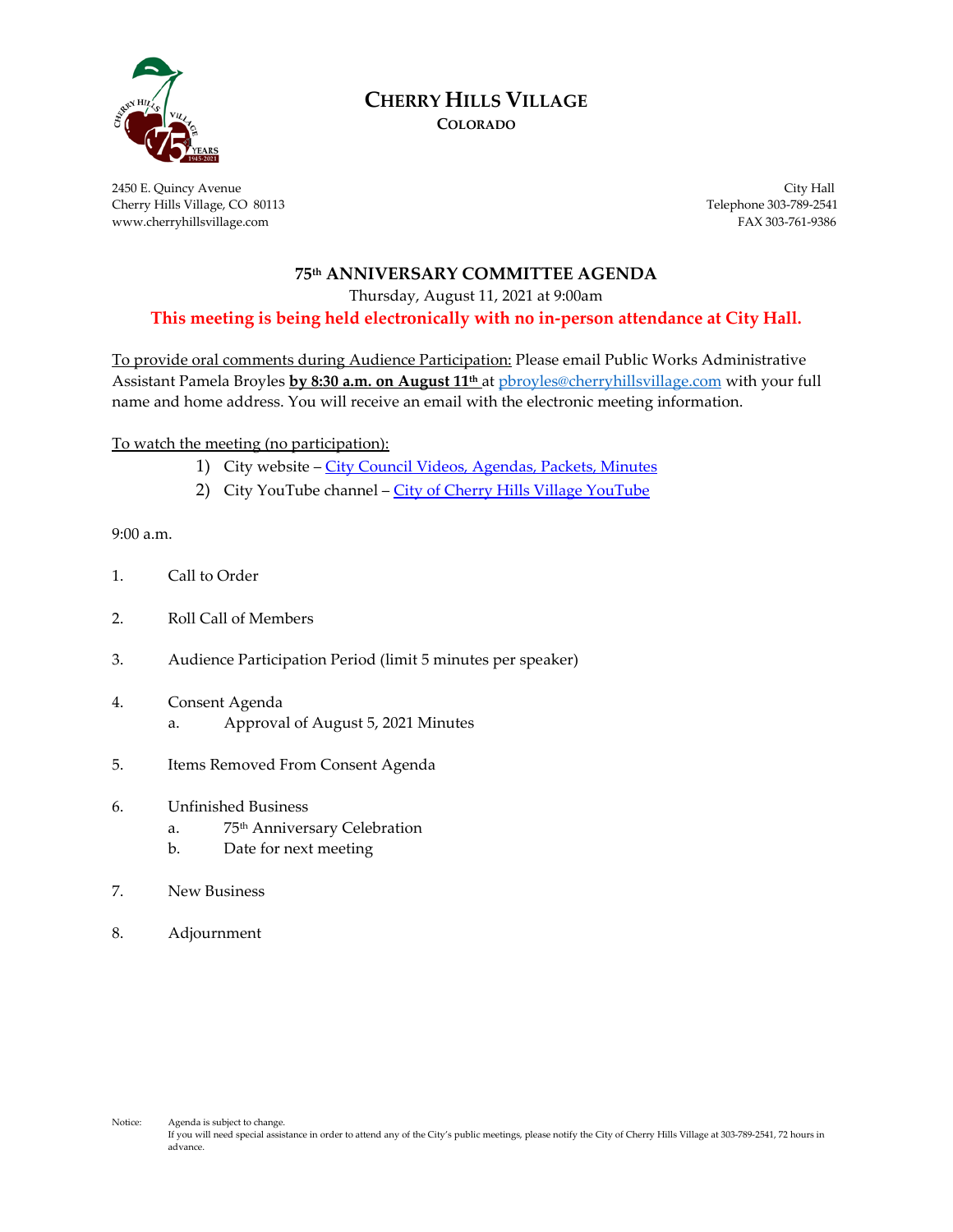

Minutes of the 75<sup>th</sup> Anniversary Committee City of Cherry Hills Village, Colorado Thursday, August 5, 2021 The meeting was held electronically

9:03 a.m.

# **ROLL CALL**

Co-Chair Thomas Barry, Co-Chair Dino Maniatis, Committee Members: Doug Tisdale, Nancy Wyman, and Laura Christman were present. Also present were Director of Finance Jessica Sager, Parks and Recreation Coordinator Emily Black and Administrative Assistant Pamela Broyles.

Absent: Committee Member Robb

# **AUDIENCE PARTICIPATION PERIOD**

Wes Munsil 3500 S. Albion Street

Mr. Munsil shared that he has reviewed the minutes and he appreciates all the work the Committee is doing to plan the  $75<sup>th</sup>$  Anniversary event. He read that the Committee is planning to have nametags and ribbons and he asked what the plan is for people who show up to the event that did not RSVP.

Co-Chair Barry responded that the Committee does anticipate a large number of guests that have not RSVP'd for the event. He said there will be a welcome table and staff will be present to assist guests with name badges and ribbons.

Mr. Munsil also pointed out that the link on the Facebook event page to RSVP for the event does not work. He walked staff through the process to fix the issue.

# **CONSENT AGENDA**

Committee Member Doug Tisdale moved, seconded by Committee Member Wyman to approve the July 22, 2021 minutes.

The motion passed unanimously.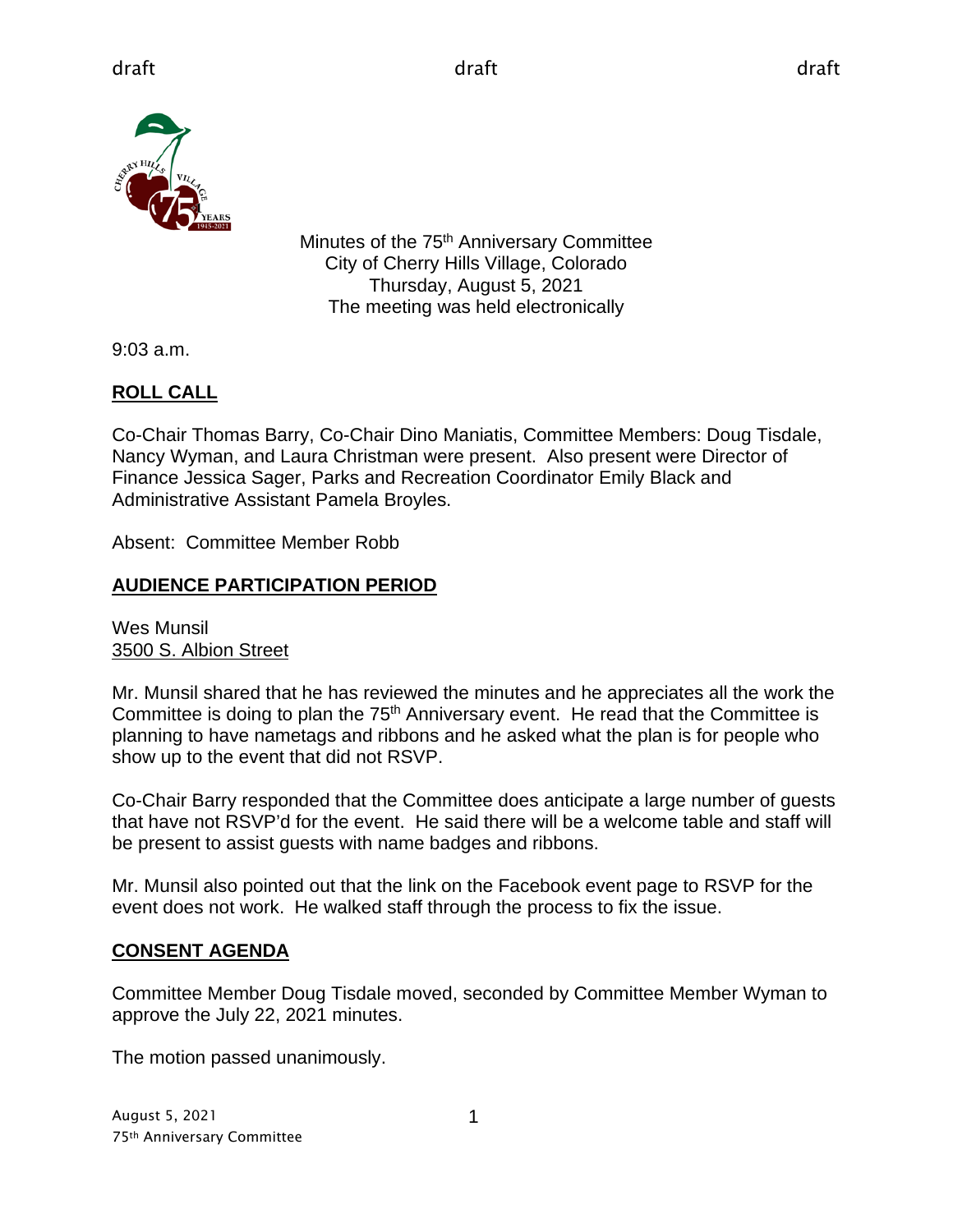## **UNFINISHED BUSINESS**

## a. 75<sup>th</sup> Anniversary Celebration

## Name Badge Lanyards

Director Sager reported that staff ordered the lanyards so they would be here in time for the event. She presented a mockup of the lanyard that has the  $75<sup>th</sup> + 1$  Anniversary logo.

## Picnic Blankets

Director Sager presented a picture of the proposed picnic blankets for the event that are red and black checkered with a waterproof bottom to match the tablecloths.

The Committee agreed to move forward with ordering the picnic blankets. The Committee also suggested that a table be set up with a sign informing people where to return the blankets.

Staff will provide a large basket with a sign for people to return the blankets after use.

## Event Program

Director Sager presented a draft of the event program. She received the following feedback from the Committee:

- Committee Member Tisdale announced that he received confirmation from St. Mary's Academy that a choir from the school will perform at the event
- The Committee agreed that Cherry Hills Village Elementary School and St. Mary's Academy will be named separately on the program
- Staff will prepare a run of show for the performances
- Ted Parks and the Busted Bones Band will be added to the program
- Alan Hutto Memorial Commons will be labeled on the map

## Time Capsule

Director Sager shared a mockup of a bronze plaque that could be used for the Time Capsule.

The Committee discussed verbiage and agreed that Co-Chair Barry and Co-Chair Maniatis will work with City staff on the wording for the plaque.

## Alcohol for the Event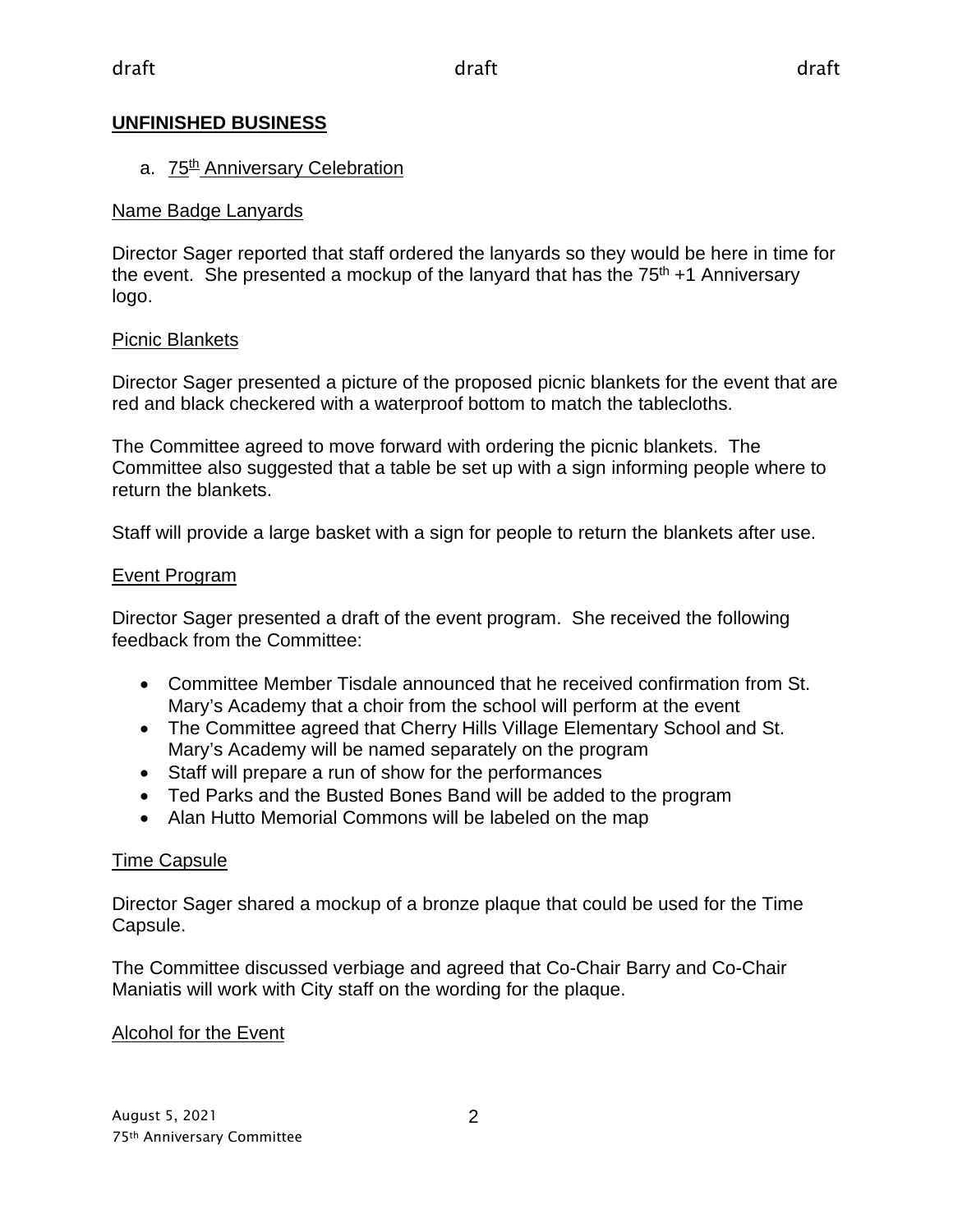Committee Member Tisdale shared that he did hear back from Applejack's Liquor store. He said he agrees with Committee Member Christman that the business should be given to Pino's since they are local.

Director Sager confirmed that she will reach out to Pino's about the cost of the beer.

Co-Chair Maniatis asked what the estimated number of attendees will be.

Co-Chair Barry responded that they are estimating around 200 and the Committee agreed to order a larger quantity of liquor with the option to return what is not used at no cost.

Director Sager pointed out that Pino's does not have kegs and they will need time to order the bottled beer. She is concerned if the Committee waits to order the beer from Pino's they may not be able to get it in time. She said she will also need to confirm if the unused alcohol can be returned.

Co-Chair Maniatis said he will look into purchasing the beer from a vendor who has a wholesale distributor's license. He will communicate with Director Sager on the licensing restrictions.

The Committee agreed that Director Sager will confirm with Pino's that they will provide the wine.

## Villager Article

Director Sager reported that she was contacted by Susan from The Villager asking if the Committee still plans to move forward with having a photographer at the event. She said she explained to Susan that the Committee is no longer selling tickets for the event so the budget has been significantly scaled back.

Susan emailed Director Sager the following options:

- A half page article promoting the event for \$500
- Two full pages including the front page and a photographer for \$2,600 that would promote after the event and would include direct mailing to every home in the Village

Co-Chair Barry moved, seconded by Co-Chair Maniatis to spend \$500 to promote the 75<sup>th</sup> Anniversary event in The Villager.

The motion passed unanimously.

August 5, 2021 75th Anniversary Committee 3 The Committee discussed having a picture board where guests could have their photo taken. They agreed to have the Park serve as a natural backdrop. The Committee also agreed to create a hashtag so people can post their pictures on social media. The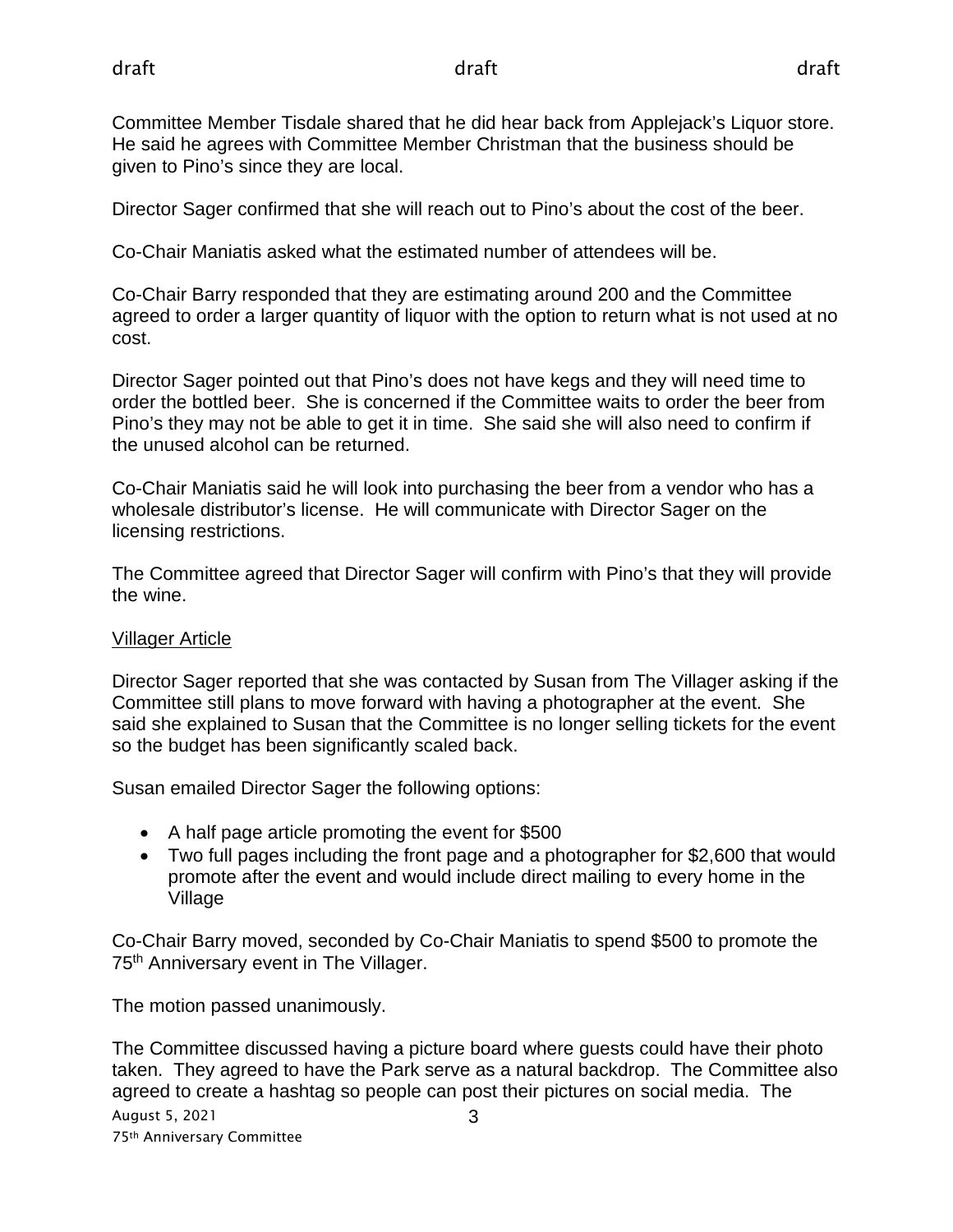hashtag will be added to the program and will be printed on the signs located at each station.

Staff agreed to post weekly updates on Nextdoor to promote the event.

# Floral Arrangements

Co-Chair Barry confirmed that he will organize the flowers and vases for the event.

# Run of Show for Event

Committee Member Tisdale reported that he left a message for the Mayor, and he will follow up with an email today requesting that he speak at the event for 3-5 minutes. He said he is also working on the script for the dedication portion and he will have a draft available at the next meeting.

City staff will put together the framework for the run of show.

# Time Capsule

The Committee agreed to have a poster board on an easel with a picture of the time capsule with the physical items and a printed list of all the items that will be placed in the capsule.

# Photo Display in City Hall

Co-Chair Maniatis reported that he is working on getting pricing to have the photographs licensed.

Co-Chair Barry asked if the display will be printed and mounted for the event on August 28th.

Co-Chair Maniatis responded that it is a multi-stage process in addition to the licensing. He said he is hoping to have it done by August  $28<sup>th</sup>$ .

The Committee discussed pricing for the exhibit and determined that the \$500 that was budgeted will not cover the cost of the display.

The Committee discussed cheaper options for the display such as printing on canvas, using fewer photos that are already owned by the City. Co-Chair Maniatis will report back to the Committee on pricing options.

# b. Date for next meeting

The next meeting is scheduled for Wednesday, August 11th at 9:00 a.m. The meeting will be held electronically.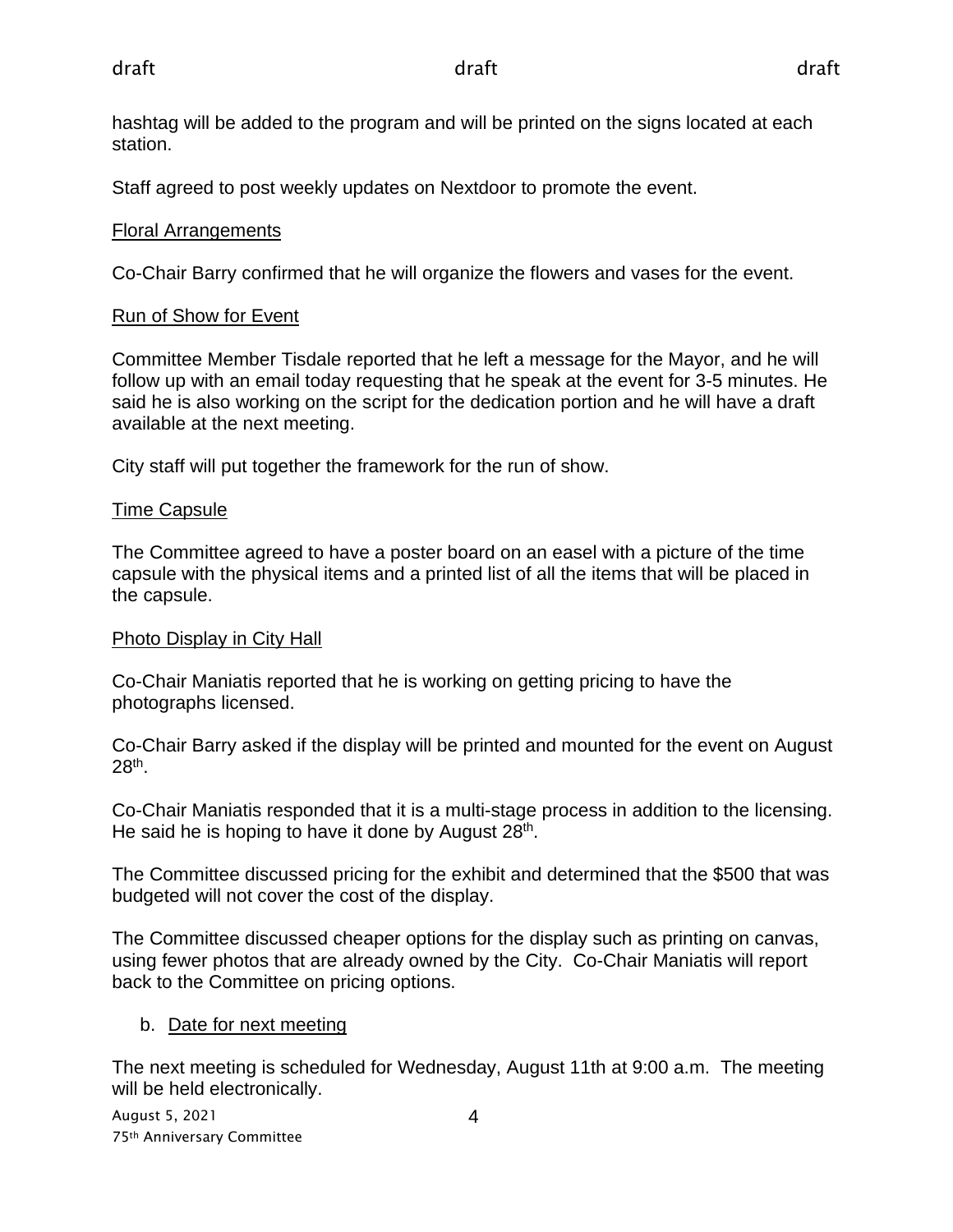## **ADJOURNMENT**

The meeting adjourned at 10:10 a.m.

\_\_\_\_\_\_\_\_\_\_\_\_\_\_\_\_\_\_\_\_\_\_\_\_\_\_\_\_\_\_\_\_\_\_\_\_\_ Committee Co-Chair Name: \_\_\_\_\_\_\_\_\_\_\_\_\_\_\_\_\_\_\_\_\_\_\_\_\_\_\_\_\_\_\_

\_\_\_\_\_\_\_\_\_\_\_\_\_\_\_\_\_\_\_\_\_\_\_\_\_\_\_\_\_\_\_\_\_\_\_\_\_ Jessica Sager, Director of Finance

\_\_\_\_\_\_\_\_\_\_\_\_\_\_\_\_\_\_\_\_\_\_\_\_\_\_\_\_\_\_\_\_\_\_\_\_\_ Pamela Broyles, Administrative Assistant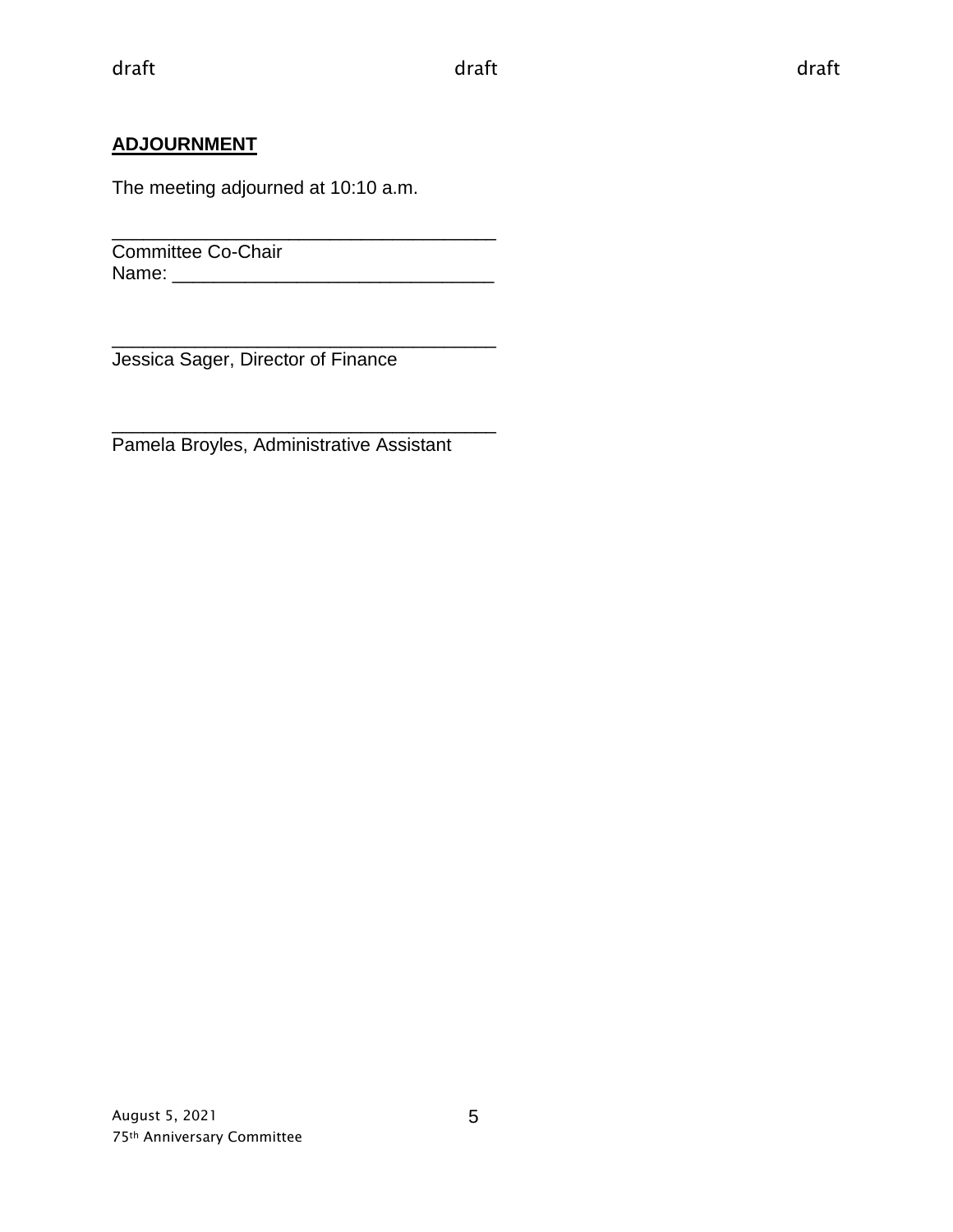

## **CHERRY HILLS VILLAGE COLORADO**

2450 E. Quincy Avenue City Hall Cherry Hills Village, CO 80113 Telephone 303-789-2541 www.cherryhillsvillage.com FAX 303-761-9386

ITEM: 6a

## **MEMORANDUM**

# **TO:** MEMBERS OF THE 75TH ANNIVERSARY COMMITTEE

#### **FROM:** EMILY BLACK, PARKS AND RECREATION COORDINATOR JESSICA SAGER, DIRECTOR OF FINANCE & ADMINISTRATION

## **SUBJECT:** 75TH + 1 ANNIVERSARY CELEBRATION

**DATE:** AUGUST 11, 2021

#### **ISSUE**

Planning for the  $75<sup>th</sup> + 1$  Anniversary celebration.

### **DISCUSSION**

#### *Budget and Tasks*

Committee members should continue planning the  $75<sup>th</sup> + 1$  Anniversary event, along with providing updates for each of the assigned tasks. The Committee has a total of \$13,500.00 to spend on the photo exhibit and the  $75<sup>th</sup>$  celebration. During the meeting, members should provide updates on their tasks and responsibilities.

#### *Event Decor*

Staff ordered 15 picnic blankets for a total of \$449.25, as discussed at the last meeting. This amount has been added to the budget spreadsheet.

#### *Entertainment*

Staff has confirmed Ted Parks & the Busted Bones to play at the event following the CHVE and St. Mary's choir performances. The Committee should discuss the schedule and length of the performance that Committee members have confirmed with the two schools so that the timing of the various groups can be finalized.

#### *Run of Show*

Staff requests the Committee's assistance drafting a run of show for the event. Once the Committee has confirmed times of the performances, staff will be able to start filling in additional details.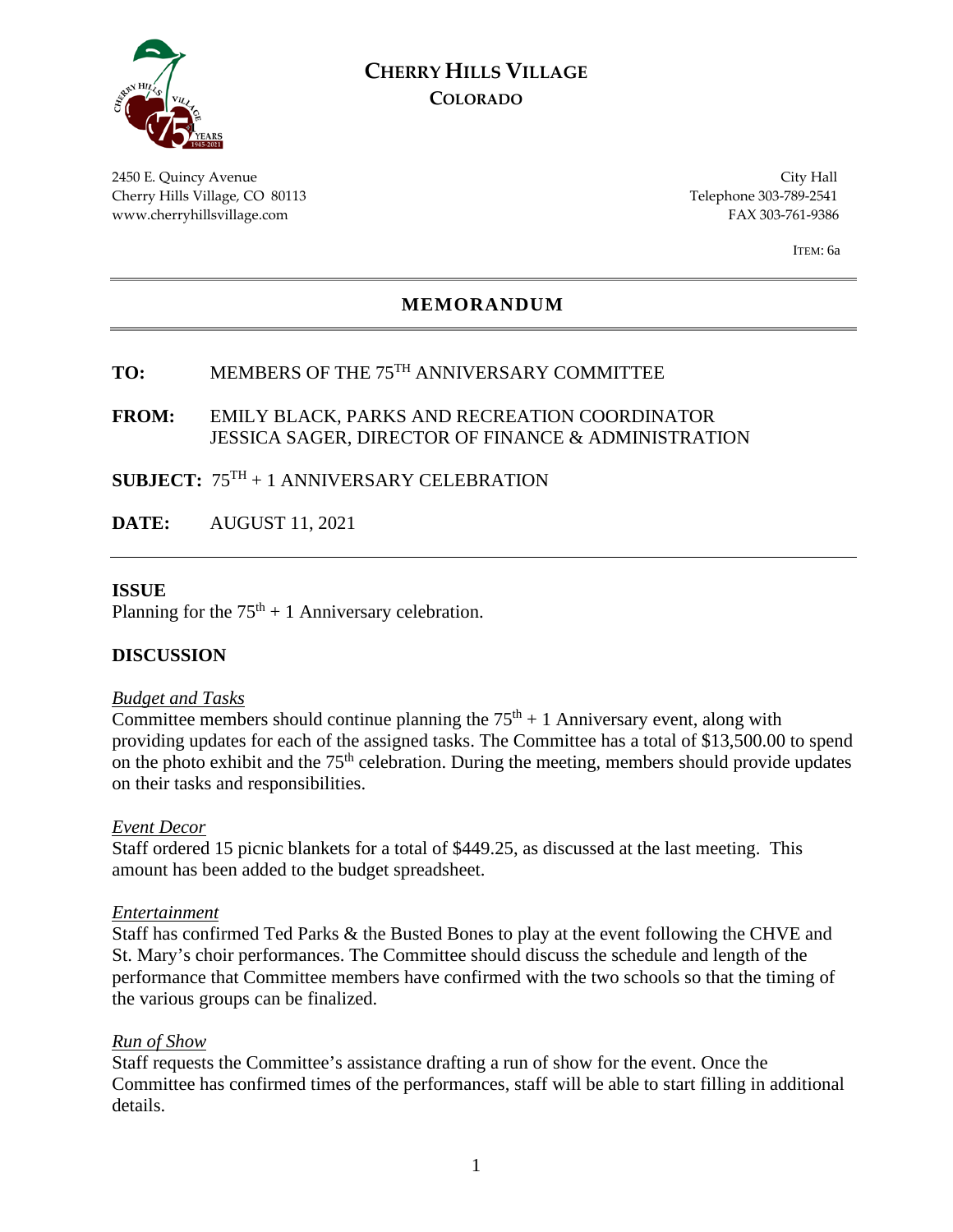# **CHERRY HILLS VILLAGE COLORADO**

## *Alcohol and Refreshments*

Staff has contacted Pino's about providing the wine as well as beer for the event and will be able to provide an update at the meeting. The Committee should provide details about the types of items they would like at the refreshment table. Staff will be purchasing snacks and drinks for both Movie Night and the  $75<sup>th</sup>$  event in one trip on August  $20<sup>th</sup>$ .

## *Action Items (during the meeting)*

- 1) Provide updates about timing for performances (CHVE and St. Mary's)
- 2) Add details to the run of show
- 3) Confirm specific requests for refreshments/drinks
- 4) Committee members should provide any additional updates they have

## **ATTACHMENTS**

None